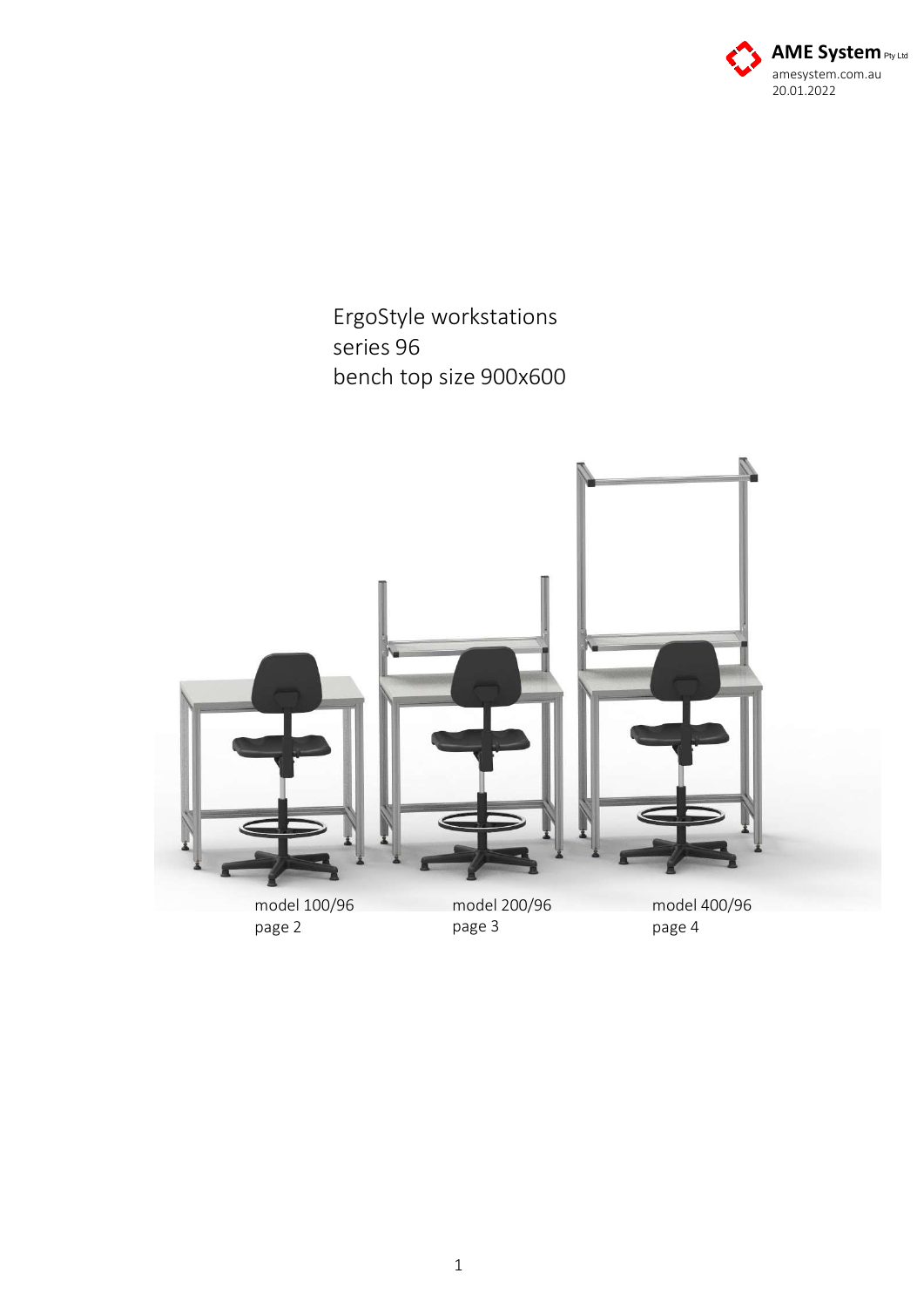





ErgoStyle series model 100/96 Part number: ES-100-96

standard features:

- 1. bench top 900x600x25mm, white,
	- prelaminated board with 2mm ABS edging
- 2. natural anodised aluminium frame, T slotted profiles 6060-T5

3. four levelling feet Max. load capacity: 120kg

weight: 22.6kg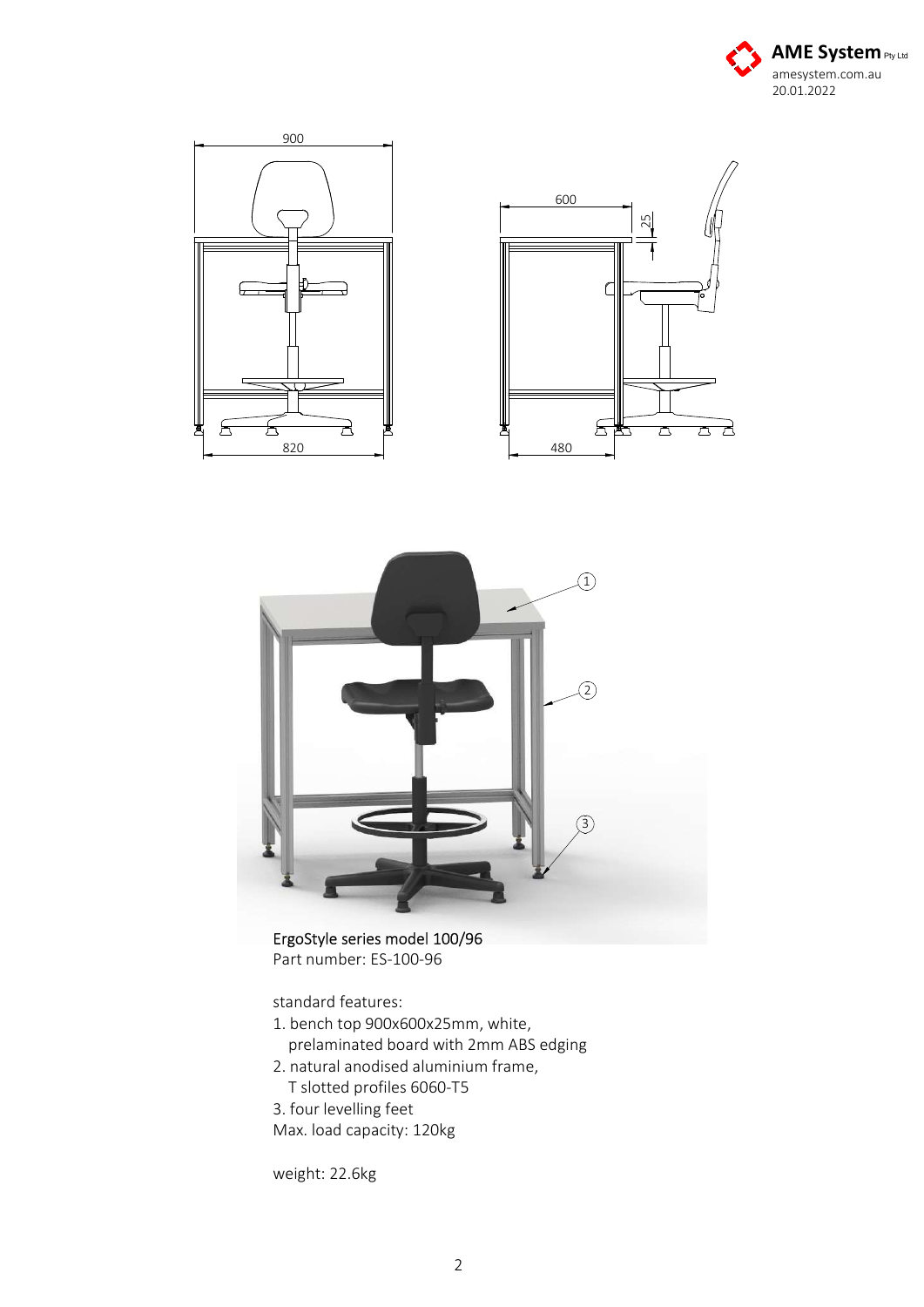







## ErgoStyle series model 200/96

Part Number: ES-200-96

standard features:

- 1. natural anodized aluminium frame T slotted profiles 6060-T5
- 2. bench top 900x600x25mm white, prelaminated board with 2mm ABS edging
- 3. four levelling feet
- 4. shelf  $T = 35°$  H: 380mm D: 160mm 760x240mm inside dim., max. 40kg Max. load capacity: 120kg

weight: 27.2kg